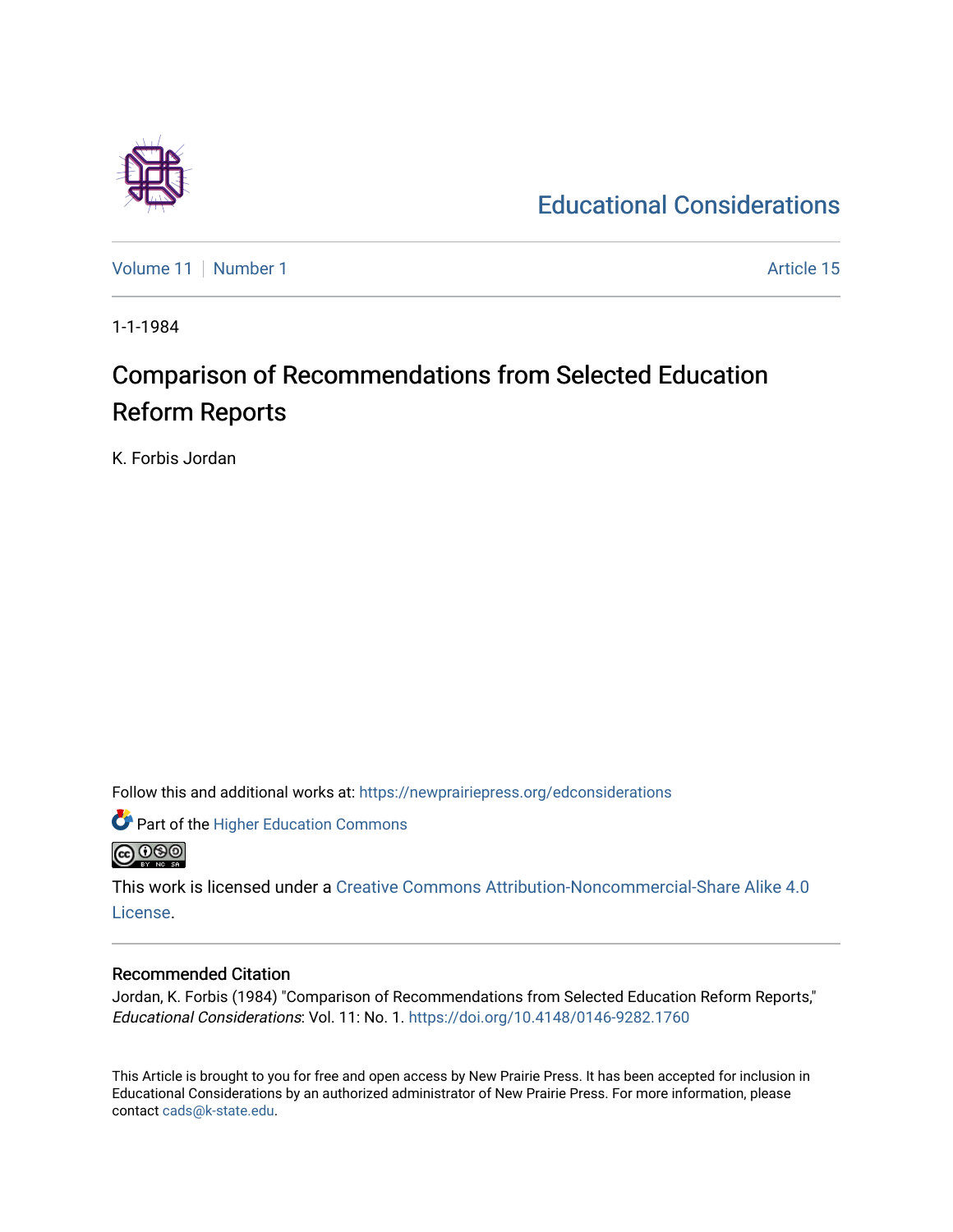Recommendations from selected reform reports show common themes.

# **Comparison of Recommendations from Selected Education Reform Reports\***

#### by K. Forbis Jordan

Recommendations for improving American public elementary and secondary education have become a mat· ter of public discussion since the release of the report from the Secretary of Education's National Commission on Excellence In Education. Interest has increased with reports from the Twentieth Century Fund and the Educa· tion Commission ol the States. At least 30 reports of various types have been completed or are underway. They in· elude data gathering on the shortage of mathematics and science teachers, research studies of schools and students, proposals for curricular reform, and finally comprehensive proposals relating to educational programs and teachers.

In terms of information about high school students. "High School and Beyond," an ongoing study by James Coleman, focuses on educational processes and outcomes and Includes a sample of 58,000 students from 1,000 public and private high schools. John Goodlad's '"A Study of Schooling'" is based on extensive site visits and longitudinal data from 1,000 classrooms. Theodore Sizer is completing "A Study of High Schools" for the National Association of Secondary School Principals; this study involves extensive observation gained by field visits to 65 high schools. The Carnegie Foundation for the Ad· vancement of Teaching is completing an extensive study of 15 exemplary high schools and also is utilizing data from "High School and Beyond" and "A Study of Schooling" In arriving at Its recommendations. The College En· trance Examination Board has completed a project de· signed to identify the academic competencies needed for success in college. The National Science Foundation also Is scheduled to release a series of recommendations for Improving precollege science and mathematics programs. Mortimer Adler's "Paldeia Proposal" calls for a dramatic

K. Forbis Jordan is senior specialist in education, Congressional Research Service, Library of Congress, Washington, D.C.

revision of the high school curriculum with greater attention to academic rigor and substance.

Even though the reports appear to be directed at both elementary and secondary schools, most of the attention has been given to recommendations for changes in the high schools. Little attention has been given to changes needed in elementary schools so that they can provide the type of educational experiences needed by students to succeed in the "new" high schools.

The three most comprehensive reports with policy implications for the manner in which schools are conducted have come from Secretary of Education Bell's National Commission on Excellence In Education, the Twentieth Century Fund Task Force on Federal Elementary and secondary Education Policy, and the Education Commis· slon of the States' Task Force on Education for Economic Growth. Each report has been sponsored by a different organization and appears to have a slightly different orientation. For example, the primary focus of the Excellence<br>Commission's report is on recommendations for secondary schools. The Twentieth Century Fund report focuses more on the concerns about education in urban areas, and the recommendations principally call for federal actions. The recommendations In the report from the Education Commission of the States have a broader focus and appear to be oriented toward the economic needs ol

the nation. Rather lhan being based on new field studies or a detailed analysis of a research data base, the three reports tended to rely upon available research data and expert testimony in arriving at their observations and recommendations. The Excellence Commission was appointed by Secretary of Education Terrell Bell and consisted of 18 mem· bers, with 6 from higher education and 4 from elementary and secondary education institutions or organizations. The Twentieth Century Fund consisted of 12 members with 10 from higher education, but the previous responsibilities of these persons varied considerably. The Education Commission of the States' Task Force on Education for Economic Growth had 41 members, including 14 busi-<br>ness leaders, 13 governors, and 6 educators.

In terms of the intended audience, the Excellence Commission was oriented to the president and the citi· zens of the nation. The Twentieth Century Fund was focused on the federal role and had a heavy urban emphasis. The target of the report from the Education Commission of the States was the business community and state and focal public officials with responsibilities for schools.

Certain common themes exist among the three reports. One is the attention given to recommendations about the curriculum in the schools. Others are related to time spent in school, expectations of performance and responses from students, and programs for special populations. One common recommendation that has received most attention is the concept of the master teacher or career ladders for teachers, commonly referred to as merit

pay.<br>. Rather than reviewing each of the reports in detail, in<br>the following discussion, the recommendations of the reports have been grouped Into ten major topics or areas. In some cases, a topic will be found in only one report, in others possibly two, and In a few instances all three re· ports. The major topics include educational program (or school curriculum); time; college entrance requirements; performance standards for students; teacher preparation, performance, and pay; leadership and management; fiscal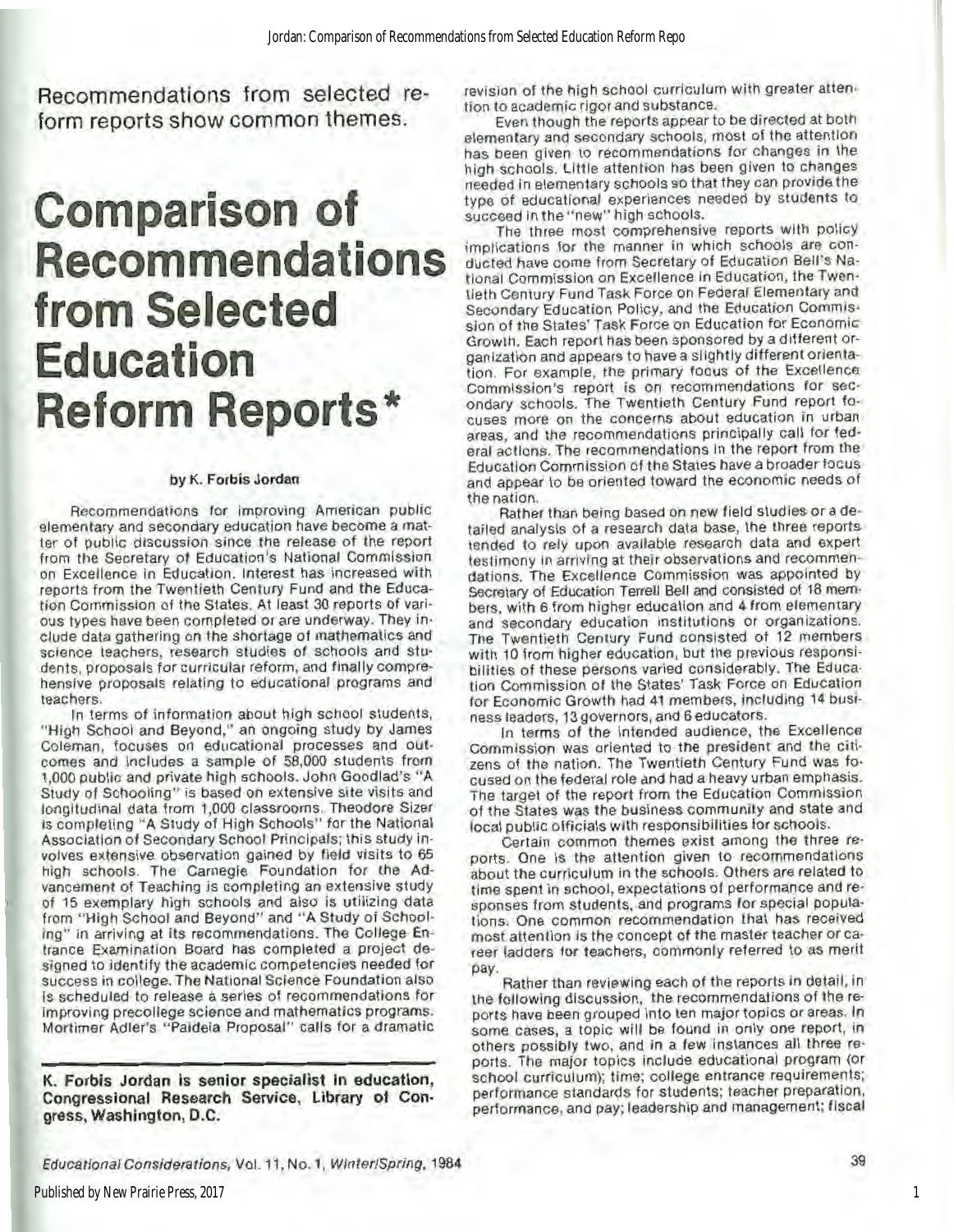support; federal role; implementation; and business/education partnerships.

Efforts to implement the recommendations from the reports may encounter difficulty for a variety of reasons. Interest groups may not agree on the merits of various rec· ommendations. Some recommendations might be implemented by reallocating current fiscal or human resources, but additional funds likely will be required to initiate other actions. Potential problem areas include the following:

1. Increases in high school graduation requirements may contribute to a conflict between groups seeking more rigorous "college prep" courses for all students and those seeking relevant offerings for the non-college-bound student.

2. The Imposition of greater rigor In the school pro· gram may increase the educational problems of disadvantaged youth or may lead to increased attention being given to ways in which schooling can be Individualized to accommodate the differences among students.

3. As to the "time" recommendations, implemenla· tion of the extended day likely will require additional staff or overtime pay for current staff, and the lengthened school year likely will require increases in the base salary. The counter position is that the uses made of existing time should be analyzed to determine how that time may be used more efficiently and effectively.

4. Recommendations for differential pay may face problems unless sufficient funds are provided to raise the salaries for all teachers when the master teacher or merit pay programs are implemented.

5. Interest groups may agree with the concepl of the master teacher or merit pay, but not able to agree on pro· cedures such as what is to be evaluated, how the evaluation is to be conducted, or who is to do the evaluation.

6. Cenification for persons with traing In an academic area, but without pedagogical training, likely will be met with resistance so long as the supply of teachers exceeds the demand.

7. Neither the Excellence Commission nor the ECS Task Force calls for a dramatic expansion of the federal role or for large increases in federal funds, but implementation of most of the recommendations will be difficult for state and local agencies without additional funds from<br>some source.

8. Even though the three reports have been characterized as comprehensive in the breadth of their recom· mendatlons, they do not call for a dramatic restructuring of either the schools' curriculum or the educational dellv· ery system. In essence, the effect of most of the recommendations would be to "add to" existing activities or components of the educational enterprise.

\* This article has been prepared by the author in his private capacity and does not represent the position of the Congressional Research Service.

#### COMPARISON OF RECOMMENDATIONS FROM SELECTED EDUCATION REFORM REPORTS

|                   | The National Commission on                                                                                                                                                                                                                                                                                                                                                                                                                                                                                                                                                                                                                    | <b>Twentieth Century Fund</b>                                                                                                                                                                                           | ECS* Task Force on Education                                                                                                                                                                                                                                                                                                                                                                                                                                                                                                                                                                                                                                                                        |
|-------------------|-----------------------------------------------------------------------------------------------------------------------------------------------------------------------------------------------------------------------------------------------------------------------------------------------------------------------------------------------------------------------------------------------------------------------------------------------------------------------------------------------------------------------------------------------------------------------------------------------------------------------------------------------|-------------------------------------------------------------------------------------------------------------------------------------------------------------------------------------------------------------------------|-----------------------------------------------------------------------------------------------------------------------------------------------------------------------------------------------------------------------------------------------------------------------------------------------------------------------------------------------------------------------------------------------------------------------------------------------------------------------------------------------------------------------------------------------------------------------------------------------------------------------------------------------------------------------------------------------------|
|                   | <b>Excellence in Education</b>                                                                                                                                                                                                                                                                                                                                                                                                                                                                                                                                                                                                                | <b>Task Force</b>                                                                                                                                                                                                       | for Economic Growth                                                                                                                                                                                                                                                                                                                                                                                                                                                                                                                                                                                                                                                                                 |
| <b>CURRICULUM</b> | Significantly more time should<br>be devoted to learning the<br>"new basics"-English,<br>mathematics, science, social<br>studies, and computer sci-<br>ences, and for the college-<br>bound a foreign language.<br>Rigorous programs should<br>be provided to advance<br>students' personal, educa-<br>tional, and occupational<br>goals, such as the fine<br>and performing arts and vo-<br>cational education.<br>Elementary schools should<br>provide a sound base in<br>English language develop-<br>ment and writing, compu-<br>tational and problem-solving<br>skills, science, social stud-<br>ies, foreign language, and<br>the arts. | The federal government<br>should clearly state that the<br>most important objective<br>of elementary and second-<br>ary education in the United<br>States is the development<br>of literacy in the English<br>language. | The school curriculum should be<br>strengthened. States and com-<br>munities should identify skills<br>they expect the schools to im-<br>part.<br>The academic experience should<br>be more intense and more pro-<br>ductive. Courses not only in<br>mathematics and science, but<br>also in all disciplines, must be<br>enlivened and improved. The<br>goal should be both richer sub-<br>stance and greater motivational<br>power-elimination of "soft,"<br>non-essential courses, more en-<br>thusiastic involvement of stu-<br>dents in learning, encourage-<br>ment of mastery of skills beyond<br>the basics, e.g., problem-solv-<br>ing, analysis, interpretation,<br>and persusive writing. |

• Education Commission of the States.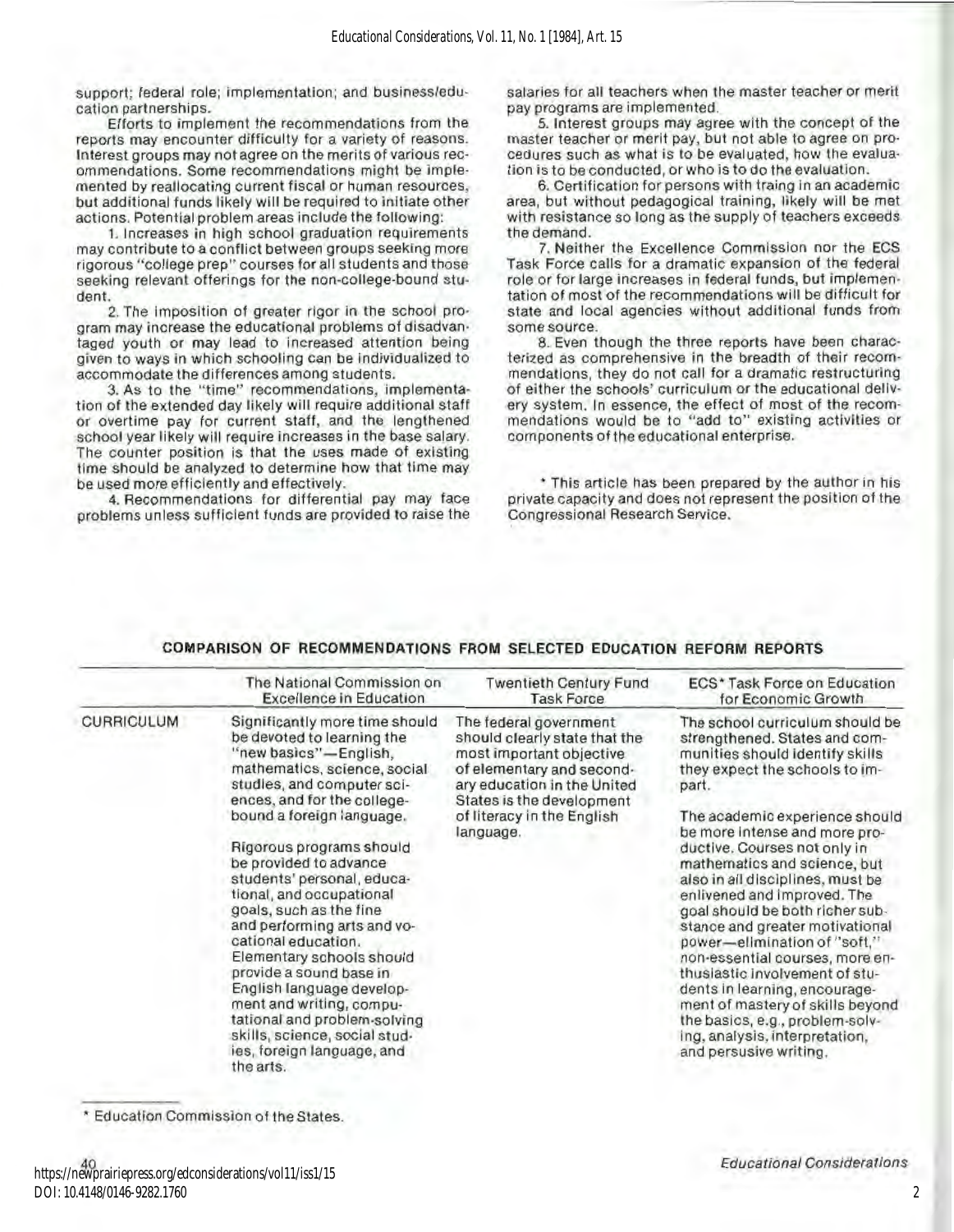|                                                     | <b>Excellence Commission</b>                                                                                                                                                                                                                                                                                                                         | <b>Twentieth Century Fund</b>                                                                                              | <b>ECS Economic Growth</b>                                                                                                                                                                                                                                                                          |
|-----------------------------------------------------|------------------------------------------------------------------------------------------------------------------------------------------------------------------------------------------------------------------------------------------------------------------------------------------------------------------------------------------------------|----------------------------------------------------------------------------------------------------------------------------|-----------------------------------------------------------------------------------------------------------------------------------------------------------------------------------------------------------------------------------------------------------------------------------------------------|
| CURRICULUM<br>(cont.)                               | Foreign languages should be<br>started in the elementary<br>grades with 4-6 years of study.                                                                                                                                                                                                                                                          |                                                                                                                            | Educators, business and labor<br>leaders, and other interested<br>parties should clearly identify<br>the skills that the schools are<br>expected to impart to students<br>for effective employment and<br>citizenship.                                                                              |
| High School<br>Graduation<br>Requirements           | All students seeking a diploma<br>should be required to com-<br>plete (a) 4 years of English,<br>(b) 3 years of mathematics,<br>(c) 3 years of science,<br>(d) 3 years of social studies,<br>and (e) one-half year of com-<br>puter science. For the college-<br>bound, 2 years of foreign lan-<br>guage in high school are<br>strongly recommended. | $-$ No comparable provision $-$                                                                                            | $-$ No comparable provision $-$                                                                                                                                                                                                                                                                     |
| Course<br>Content                                   | (Detailed implementing rec-<br>ommendations are included<br>for each subject area.)                                                                                                                                                                                                                                                                  | -No comparable provision-                                                                                                  | (A list of "Basic Skills and<br>Competencies for Productive<br>Employment" is contained in the<br>Appendix.)                                                                                                                                                                                        |
| Proficiency<br>in a Second<br>Language              | For the college-bound, two<br>years of a foreign language<br>in high school are strongly<br>recommended.                                                                                                                                                                                                                                             | Every American public school<br>student should have the op-<br>portunity to acquire profi-<br>ciency in a second language. | -No comparable provision-                                                                                                                                                                                                                                                                           |
| Time                                                | Significantly more time<br>should be devoted to learning<br>the "new basics."<br>School districts and state<br>legislatures should strongly<br>consider 7-hour school days,<br>as well as a 200- to 220-day<br>school year.                                                                                                                          | -No comparable provision-                                                                                                  | Every state should increase the<br>duration and intensity of aca-<br>demic learning time. Students<br>should be introduced earlier to<br>such critical subjects as sci-<br>ence. Schools should examine<br>each school year, especially the<br>twelfth grade, to ensure that<br>time is not wasted. |
|                                                     | <b>Excellence Commission</b>                                                                                                                                                                                                                                                                                                                         | <b>Twentieth Century Fund</b>                                                                                              | <b>ECS Economic Growth</b>                                                                                                                                                                                                                                                                          |
| Time (cont.)                                        | Time available for learning<br>should be expanded through<br>better classroom management<br>and organization of the school<br>day.                                                                                                                                                                                                                   |                                                                                                                            | Both states and localities should<br>consider lengthening the school<br>year and the school day by ex-<br>tending teachers' contracts.                                                                                                                                                              |
|                                                     | Additional instructional time<br>should be found to meet the<br>needs of slow learners, the<br>gifted, and others who need<br>more instructional diversity<br>than can be provided in the<br>conventional school day and<br>year.                                                                                                                    |                                                                                                                            | Learning time should be in-<br>creased by establishing a wider<br>range of learning opportunities<br>beyond the normal school day<br>and year.                                                                                                                                                      |
| Textbooks<br>and<br>Instruc-<br>tional<br>Materials | Textbooks and tools of learn-<br>ing and teaching should be<br>upgraded and updated to as-<br>sure more rigorous content<br>and to reflect current applica-<br>tions of technology, the best<br>scholarship, and research<br>findings.                                                                                                               | -No comparable provision-                                                                                                  | -No comparable provision-                                                                                                                                                                                                                                                                           |

Winter/Spring, 1984

3

4t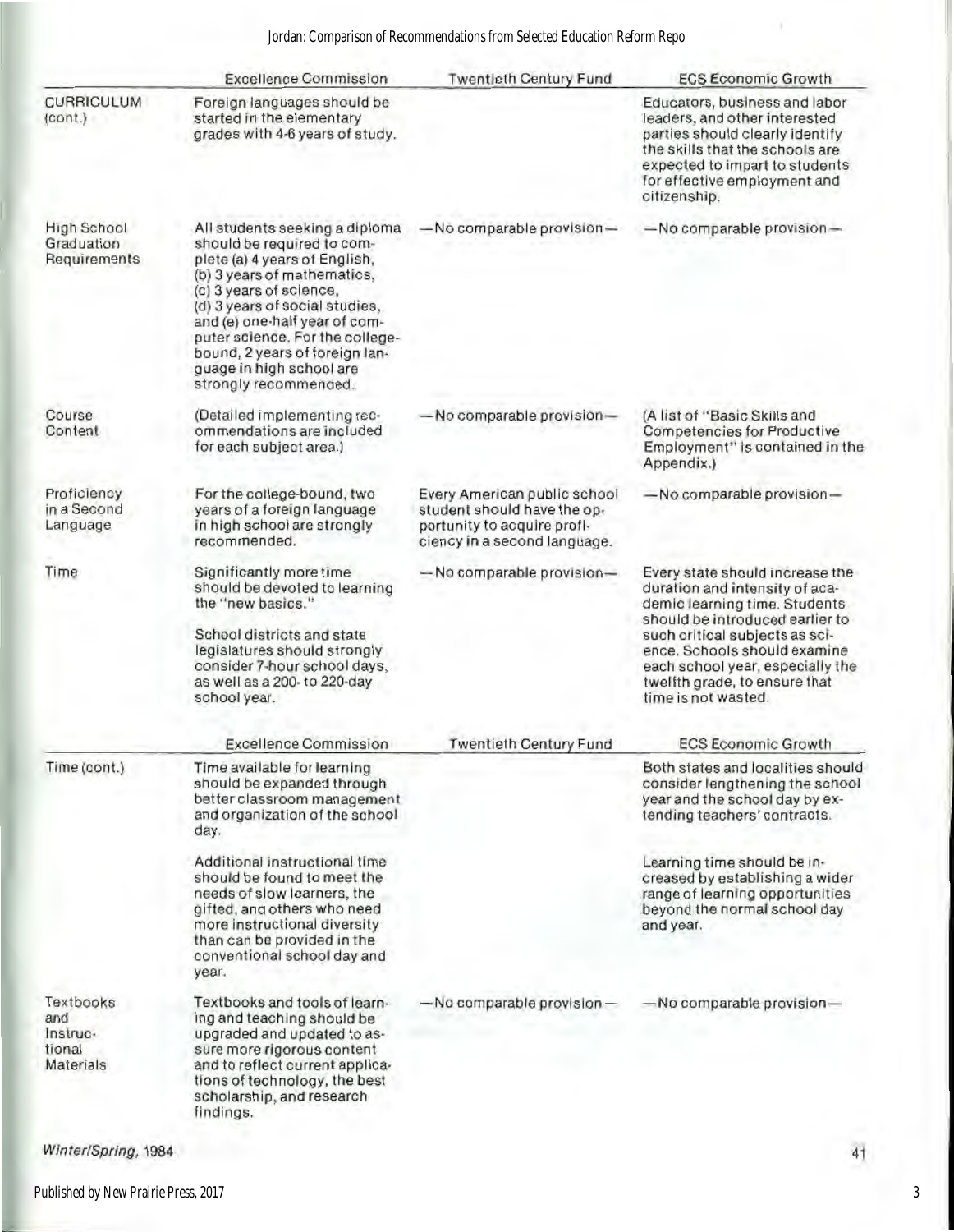|                                                   | Funds should be made avail-<br>able to develop texts for the<br>disadvantaged, learning<br>disabled, and gifted and tal-<br>ented.                                                                                                                                                  |                                                                                                                                                                                                                              |                                                                                                                                                                                                                                                    |
|---------------------------------------------------|-------------------------------------------------------------------------------------------------------------------------------------------------------------------------------------------------------------------------------------------------------------------------------------|------------------------------------------------------------------------------------------------------------------------------------------------------------------------------------------------------------------------------|----------------------------------------------------------------------------------------------------------------------------------------------------------------------------------------------------------------------------------------------------|
| Textbook<br>Adoption                              | In adopting textbooks, states<br>and localities should evaluate<br>texts on the basis of their<br>capacity to present rigorous<br>and challenging material<br>clearly and should require<br>publishers to furnish eval-<br>uative data on effectiveness.                            | -No comparable provision-                                                                                                                                                                                                    | -No comparable provision-                                                                                                                                                                                                                          |
|                                                   | <b>Excellence Commission</b>                                                                                                                                                                                                                                                        | <b>Twentieth Century Fund</b>                                                                                                                                                                                                | <b>ECS Economic Growth</b>                                                                                                                                                                                                                         |
| Homework                                          | Students in high schools<br>should be assigned home-<br>work.                                                                                                                                                                                                                       | -No comparable provision-                                                                                                                                                                                                    | States and local school districts<br>should establish firm, explicit,<br>and demanding requirements<br>concerning homework.                                                                                                                        |
| Effective<br>Study and<br>Work Skills             | Effective study and work<br>skills should be introduced<br>in the early grades and con-<br>tinued throughout the stu-<br>dent's schooling.                                                                                                                                          | -No comparable provision-                                                                                                                                                                                                    | No comparable provision-                                                                                                                                                                                                                           |
| PROGRAMS FOR<br>SPECIAL<br><b>POPULATIONS</b>     | The federal government, in<br>cooperation with states and<br>localities, should help meet<br>the needs of key groups of<br>students such as the gifted<br>and talented, socioeconomic-<br>ally disadvantaged, minority<br>and language minority stu-<br>dents, and the handicapped. | Federal efforts to provide<br>special education programs<br>for the poor and the handi-<br>capped should be continued.<br>Federal programs for the<br>disadvantaged and limited<br>English speaking should be<br>maintained. | States and school districts<br>should increase participation of<br>young women and minorities in<br>courses where they are under-<br>represented.<br>States and school districts<br>should identify and challenge<br>academically gifted students. |
|                                                   |                                                                                                                                                                                                                                                                                     |                                                                                                                                                                                                                              | States and school systems<br>should specifically include<br>handicapped children in pro-<br>grams for education and eco-<br>nomic growth.                                                                                                          |
| Special<br>Fellowships<br>for Academies           | $-$ No comparable provision $-$                                                                                                                                                                                                                                                     | Special federal fellowships<br>should be awarded to stu-<br>dents to encourage the cre-<br>ation of small, individual-<br>ized programs staffed by cer-<br>tified teachers and run as<br>small-scale academies.              | -No comparable provision-                                                                                                                                                                                                                          |
| COLLEGE<br><b>ENTRANCE</b><br><b>REQUIREMENTS</b> | Four-year colleges and univer-<br>sities should raise their ad-<br>mission standards in line with<br>the recommended requirements<br>for high school graduation.                                                                                                                    | $-$ No comparable provision $-$                                                                                                                                                                                              | Colleges and universities should<br>raise their entrance require-<br>ments.                                                                                                                                                                        |
|                                                   | <b>Excellence Commission</b>                                                                                                                                                                                                                                                        | Twentieth Century Fund                                                                                                                                                                                                       | <b>ECS Economic Growth</b>                                                                                                                                                                                                                         |
| PERFORMANCE<br><b>STANDARDS</b><br>FOR STUDENTS   | Grades should be reliable<br>indicators of a student's<br>readiness for further study.                                                                                                                                                                                              | $-$ No comparable provision $-$                                                                                                                                                                                              | States and school systems<br>should establish requirements<br>concerning discipline, grades,<br>and other matters.                                                                                                                                 |

DOI: 10.4148/0146-9282.1760

Educational Considerations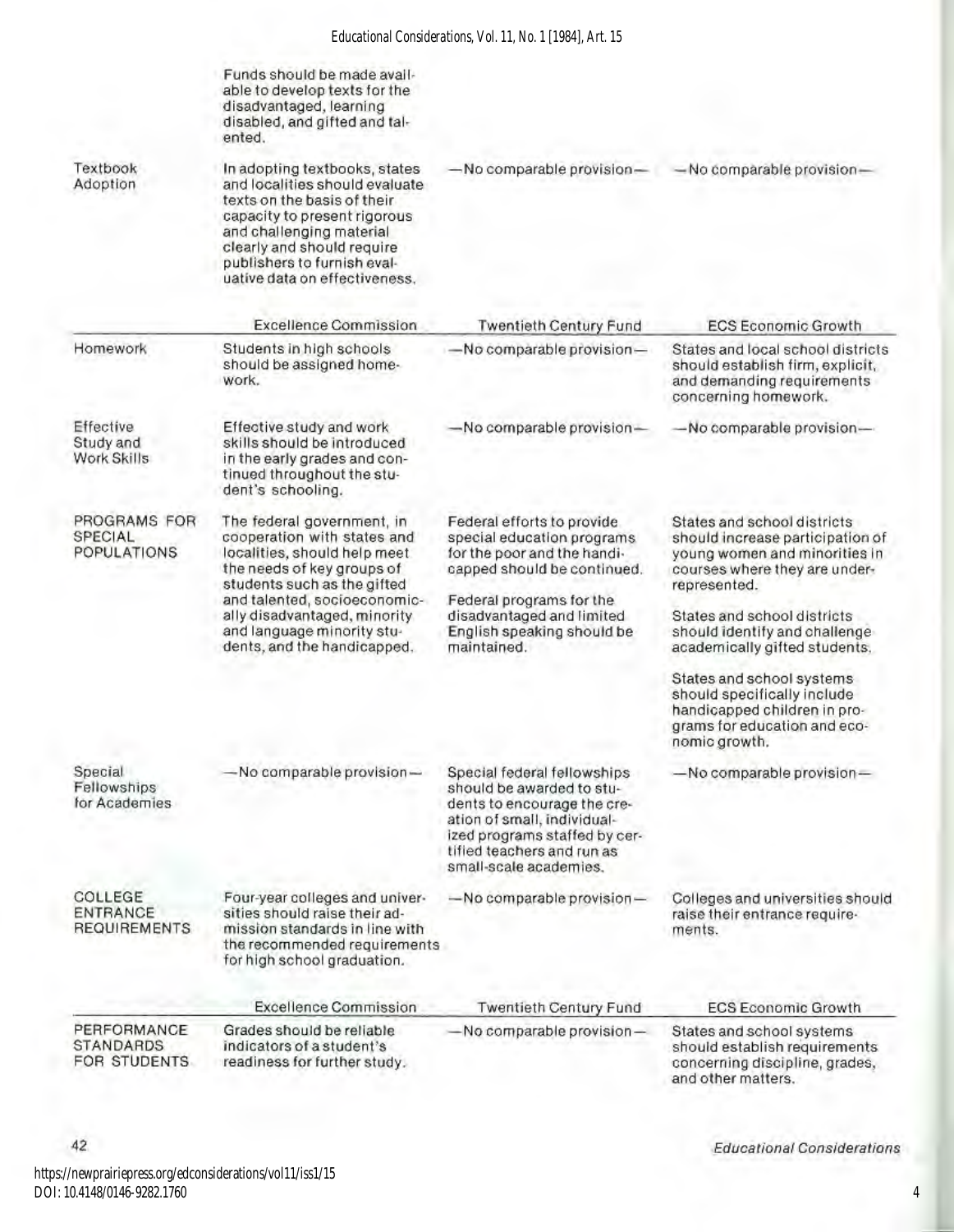## Jordan: Comparison of Recommendations from Selected Education Reform Repo

| Standardized<br>Tests               | Standardized tests should be<br>administered at major transi-<br>tion points from one level of<br>schooling to another and par-<br>ticularly from high school to<br>college or work. The purpose<br>would be to certify credentials,<br>identify the need for remedial<br>work, and identify opportuni-<br>ties for enrichment. | -No comparable provision-                                                                                                                       | Effective programs should be es-<br>tablished to monitor student pro-<br>gress through periodic testing of<br>general achievement and spe-<br>cific skills. The testing program<br>should be linked to a carefully<br>designed program of remedia-<br>tion and enrichment for stu-<br>dents who need special help.                                       |
|-------------------------------------|---------------------------------------------------------------------------------------------------------------------------------------------------------------------------------------------------------------------------------------------------------------------------------------------------------------------------------|-------------------------------------------------------------------------------------------------------------------------------------------------|----------------------------------------------------------------------------------------------------------------------------------------------------------------------------------------------------------------------------------------------------------------------------------------------------------------------------------------------------------|
| Student<br>Progress                 | Placement and grouping of<br>students, as well as promo-<br>tion and graduation poli-<br>cies, should be guided by<br>the academic progress of stu-<br>dents and their instructional<br>needs, rather than by rigid<br>adherence to age.                                                                                        | $-$ No comparable provision $-$                                                                                                                 | Student progress should be mea-<br>sured by tests of general<br>achievement and specific skills<br>with promotion based on mas-<br>tery, not age.<br>States and local districts should<br>establish firm, explicit, and de-<br>manding requirements concern-<br>ing student grades.                                                                      |
| Student<br>Absences<br>and Failures | Attendance policies with clear<br>incentives and sanctions<br>should be used to reduce the<br>amount of time lost through<br>student absenteelsm and<br>tardiness.                                                                                                                                                              | -No comparable provision-                                                                                                                       | States, school systems, princi-<br>pals, teachers, and parents<br>should work to reduce student<br>absences and school failures. Ef-<br>forts to deal with absentee-<br>ism and dropouts should include<br>revitalizing course materials<br>and making educational sched-<br>ules flexible enough to accom-<br>modate students with special<br>problems. |
|                                     | <b>Excellence Commission</b>                                                                                                                                                                                                                                                                                                    | <b>Twentieth Century Fund</b>                                                                                                                   | <b>ECS Economic Growth</b>                                                                                                                                                                                                                                                                                                                               |
| Discipline                          | The burden on teachers to<br>maintain discipline should.<br>be reduced by developing<br>and enforcing firm and fair<br>conduct codes and by con-<br>sidering alternative rooms,<br>programs, and schools for<br>disruptive students.                                                                                            | $-$ No comparable provision $-$                                                                                                                 | States and local school districts<br>should establish firm, explicit,<br>and demanding requirements<br>concerning student discipline.                                                                                                                                                                                                                    |
| <b>TEACHERS</b>                     | Teacher preparation should be<br>improved, and teaching should<br>be made a more rewarding<br>profession.                                                                                                                                                                                                                       | A major federal initiative<br>should be undertaken that<br>emphasizes the critical im-<br>portance of quality teachers<br>in America's schools. | States and school districts<br>should improve methods for<br>recruiting, training and paying<br>teachers.                                                                                                                                                                                                                                                |
| Teacher<br>Preparation              | Persons preparing to teach<br>should be required to meet<br>high educational standards,<br>and to demonstrate compe-<br>tence in academic disci-<br>plines.                                                                                                                                                                     | - No comparable provision-                                                                                                                      | Every state and local school<br>district, with the fullest par-<br>ticipation of teachers, should<br>drastically improve methods of<br>training teachers.                                                                                                                                                                                                |
|                                     | Master teachers should be<br>involved in designing teacher<br>preparation programs.<br>Resources should be used to<br>solve the problem of a short-<br>age of mathematics and sci-                                                                                                                                              |                                                                                                                                                 | States, singly or in cooperation<br>with one another, should estab-<br>lish better pre-service and in-<br>service education programs for<br>teachers.                                                                                                                                                                                                    |

ł

٢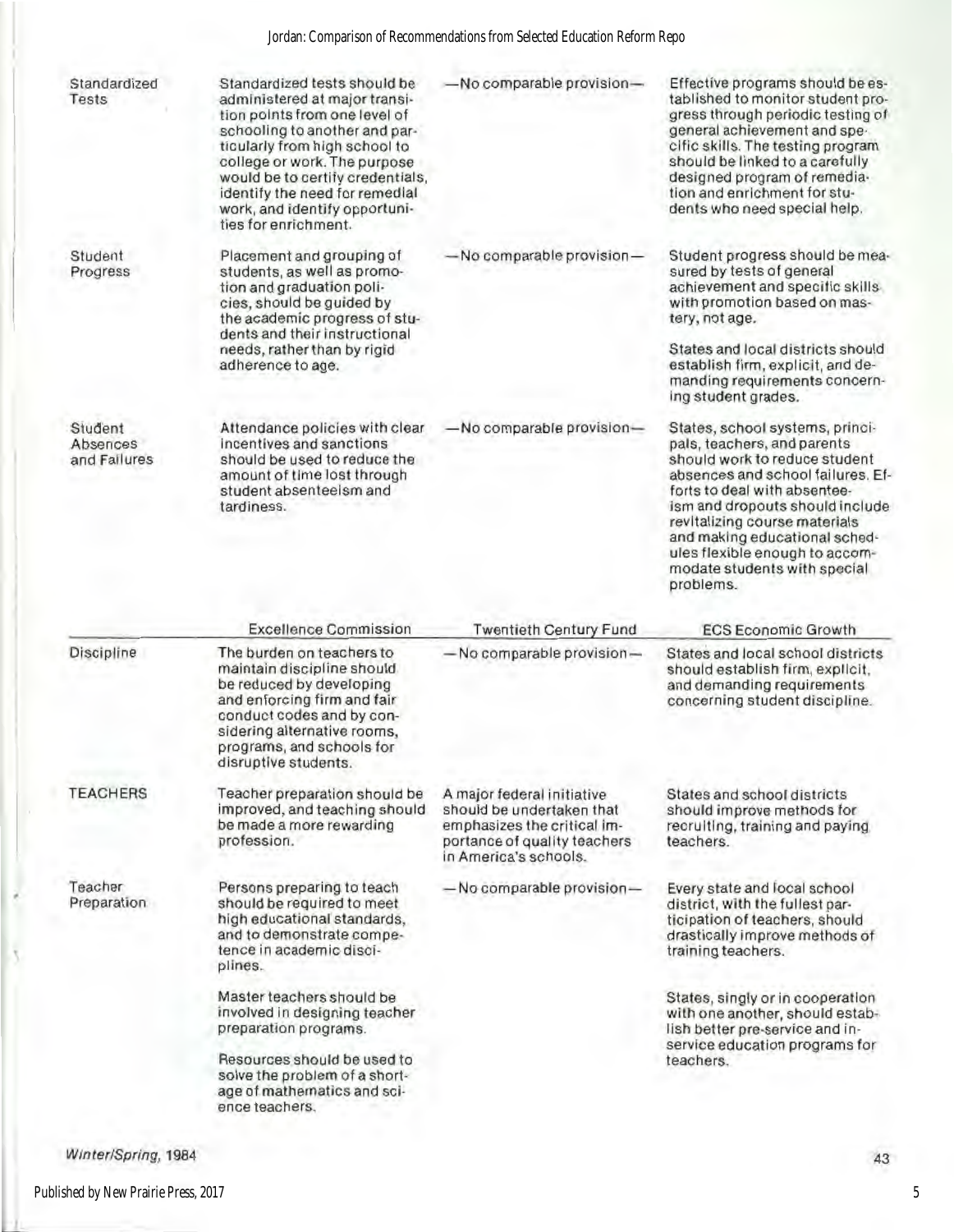#### *Educational Considerations, Vol. 11, No. 1 [1984], Art. 15*

| Teacher<br>Certifi-<br>cation                                   | Efforts should be made to have<br>qualified persons with aca-<br>demic training in mathematics<br>and science eligible to<br>teach. Other areas of critical<br>need, such as English, must<br>also be addressed.                                                                              | -No comparable provision-                                                                                                                                                                                                                                        | Teacher certification processes<br>should be changed to make it.<br>possible for qualified "out-<br>siders" to serve in the schools.                                                                                                                                                                      |
|-----------------------------------------------------------------|-----------------------------------------------------------------------------------------------------------------------------------------------------------------------------------------------------------------------------------------------------------------------------------------------|------------------------------------------------------------------------------------------------------------------------------------------------------------------------------------------------------------------------------------------------------------------|-----------------------------------------------------------------------------------------------------------------------------------------------------------------------------------------------------------------------------------------------------------------------------------------------------------|
|                                                                 | <b>Excellence Commission</b>                                                                                                                                                                                                                                                                  | <b>Twentieth Century Fund</b>                                                                                                                                                                                                                                    | <b>ECS Economic Growth</b>                                                                                                                                                                                                                                                                                |
| Master<br>Teachers                                              | School boards, administrators<br>and teachers should coop-<br>erate to develop career lad-<br>ders for teachers that distin-<br>guish among the begin-<br>ing instructor, the experi-<br>enced teacher, and the<br>master teacher.                                                            | A national Master Teachers<br>Program should be established,<br>funded by the federal govern-<br>ment, that recognizes and<br>rewards teaching excellence.                                                                                                       | States should create career<br>ladders for teachers.                                                                                                                                                                                                                                                      |
| Teacher<br>Education<br>Institutions                            | Colleges and universities<br>should be judged on the per-<br>formance of their graduates.                                                                                                                                                                                                     | -No comparable provision-                                                                                                                                                                                                                                        | Each state should substantially<br>restructure and renew its teacher<br>training curriculum, and should<br>upgrade the academic quality of<br>the teacher training curriculum<br>so that entering teachers will<br>meet higher standards.                                                                 |
| Teacher<br><b>Salaries</b><br>or Grants                         | Teacher salaries should be<br>increased and made profes-<br>sionally competitive and<br>market sensitive.                                                                                                                                                                                     | Master teachers would be<br>awarded a grant of \$40,000<br>per year for a period of 5<br>years.                                                                                                                                                                  | Every state and local school<br>district, with the fullest par-<br>ticipation of teachers, should<br>drastically improve methods for<br>paying teachers.                                                                                                                                                  |
|                                                                 | School boards should adopt<br>an 11-month contract for<br>teachers.<br>Teacher salaries should<br>be performance based.                                                                                                                                                                       | An incentive approach should<br>be adopted to provide awards<br>to techers of exceptional<br>merit; awards should be num-<br>erous enough to attract na-<br>tional attention and substan-<br>tial enough to keep the mas-<br>ter teachers in the class-<br>room. | Financial incentives for teachers<br>should be keyed to differing<br>responsibilities and to filling<br>critical needs in certain subject<br>areas.                                                                                                                                                       |
| Teacher<br>Performance                                          | Salary, promotion, tenure,<br>and retention decisions<br>should be tied to an effective<br>evaluation system that in-<br>cludes peer review so that su-<br>perior teachers may be re-<br>warded, average ones may<br>be encouraged, and poor<br>ones may be either improved<br>or terminated. | The master teacher proposal<br>is designed to "pave the way<br>for reconsideration of merit-<br>based personnel systems."                                                                                                                                        | Boards of education and higher<br>education officials should coop-<br>erate with teachers and adminis-<br>trators on ways to measure the<br>effectiveness of teachers and re-<br>ward outstanding performance.<br>Procedures should be tightened<br>for deciding which teachers to<br>retain and dismiss. |
|                                                                 | <b>Excellence Commission</b>                                                                                                                                                                                                                                                                  | <b>Twentieth Century Fund</b>                                                                                                                                                                                                                                    | <b>ECS Economic Growth</b>                                                                                                                                                                                                                                                                                |
| Teacher<br>Performance<br>(cont.)<br>Recognition<br>of Teachers | Master teachers should be in-<br>volved in supervising teachers<br>during their probationary years.<br>-No comparable provision-                                                                                                                                                              | -No comparable provision-                                                                                                                                                                                                                                        | States, communities, the media,<br>and businesses should devise                                                                                                                                                                                                                                           |
| Loans/Grants<br>for Prospec-<br>tive Teachers                   | Incentives, such as grants and<br>loans, should be made avail-<br>able to attract outstanding<br>students into the teaching<br>profession.                                                                                                                                                    | A scholarship program should<br>be used to augment the supply<br>of teachers in mathematics<br>and science as well as in<br>foreign languages.                                                                                                                   | new ways to honor teachers.<br>Scholarships and other financial<br>incentives should be used to at-<br>tract the most able people into<br>teaching.                                                                                                                                                       |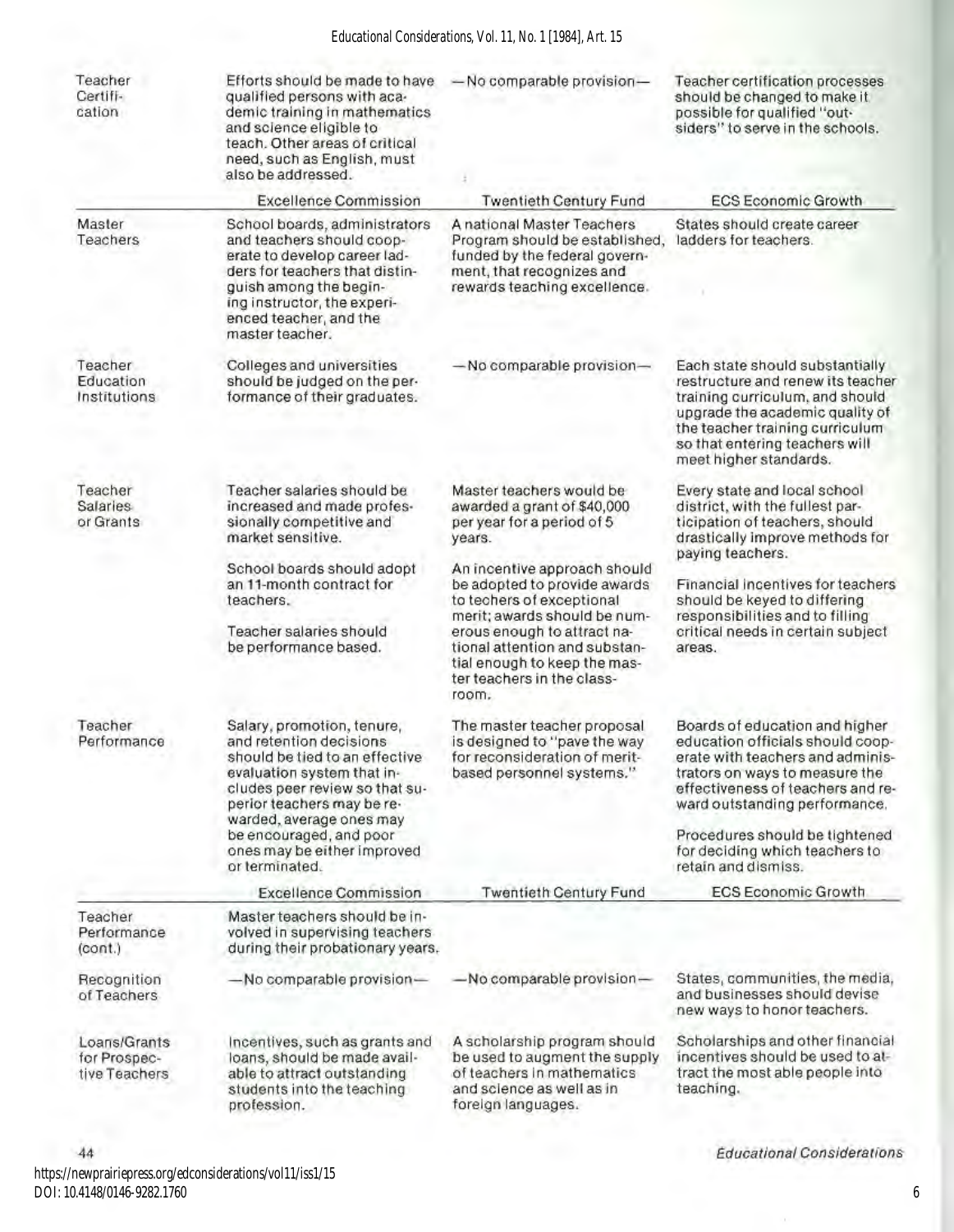## Jordan: Comparison of Recommendations from Selected Education Reform Repo

| LEADERSHIP<br>AND<br>MANAGEMENT        | Citizens across the nation<br>should hold educators and<br>elected officials responsible<br>for providing the leadership<br>necessary to achieve these<br>reforms. | The executive and legislative<br>branches of the federal gov-<br>ernment should emphasize the<br>need for better schools and<br>a better education for all<br>young Americans.                                      | Schools should use effective<br>management techniques.                                                                                                                                                                                                   |
|----------------------------------------|--------------------------------------------------------------------------------------------------------------------------------------------------------------------|---------------------------------------------------------------------------------------------------------------------------------------------------------------------------------------------------------------------|----------------------------------------------------------------------------------------------------------------------------------------------------------------------------------------------------------------------------------------------------------|
| Principals                             | Principals and superintendents<br>must play a crucial role in de-<br>veloping school and community<br>support for reforms.                                         | -No comparable provision-                                                                                                                                                                                           | Principals should be in charge<br>of educational programs. Pay<br>should be related to responsi-<br>bilities and effectiveness.<br>States should set higher stan-<br>dards for recrutiing, training,<br>and monitoring the performance<br>of principals. |
|                                        | Administrative burdens and re-<br>lated intrusions on the teacher<br>should be reduced to add to the<br>time available for teaching and<br>learning.               |                                                                                                                                                                                                                     |                                                                                                                                                                                                                                                          |
| School<br><b>Boards</b>                | School boards must consciously<br>develop leadership skills at the<br>school and district levels if<br>the reforms are to be achieved.                             | -No comparable provision-                                                                                                                                                                                           | $-$ No comparable provision $-$                                                                                                                                                                                                                          |
|                                        | <b>Excellence Commission</b>                                                                                                                                       | <b>Twentieth Century Fund</b>                                                                                                                                                                                       | <b>ECS Economic Growth</b>                                                                                                                                                                                                                               |
| Educators,<br>Parents,<br>and Citizens | The Commission calls upon<br>educators, parents, and citi-<br>zens at all levels to assist in<br>bringing about the reforms<br>proposed in this report.            | -No comparable provision-                                                                                                                                                                                           | -No comparable provision-                                                                                                                                                                                                                                |
| <b>FISCAL</b><br><b>SUPPORT</b>        | Citizens should provide the<br>fiscal support and stability<br>required to bring about the<br>reforms.                                                             | The federal government must<br>continue to help meet the<br>special needs of poor and ml-<br>nority students while taking<br>the lead in meeting the gen-<br>eral and overwhelming need<br>for educational quality. | Schools should make the best<br>possible use of resources. More<br>funds are needed from all<br>sources for selective invest-<br>ments in efforts that promote<br>quality.                                                                               |
| Federal<br>Government                  | (See "PROGRAMS FOR<br>SPECIAL POPULATIONS.")                                                                                                                       | Categorial programs required<br>by the federal government<br>should be funded through the<br>federal treasury.                                                                                                      | The federal government has an<br>essential supporting role in<br>financing education.                                                                                                                                                                    |
|                                        |                                                                                                                                                                    | The federal government<br>should fund the Master Teach-<br>ers Program.                                                                                                                                             |                                                                                                                                                                                                                                                          |
|                                        |                                                                                                                                                                    | The federal government has<br>a responsibility to help over-<br>come the unevenness of state<br>efforts to fund education.                                                                                          |                                                                                                                                                                                                                                                          |
|                                        |                                                                                                                                                                    | School districts with substan-<br>tial numbers of immigrant chil-<br>dren should receive federal<br>Impact aid.                                                                                                     |                                                                                                                                                                                                                                                          |
|                                        |                                                                                                                                                                    | Federal funds now used for<br>bilingual education should be<br>used to teach non-English-<br>speaking children how to speak,<br>read, and write English.                                                            |                                                                                                                                                                                                                                                          |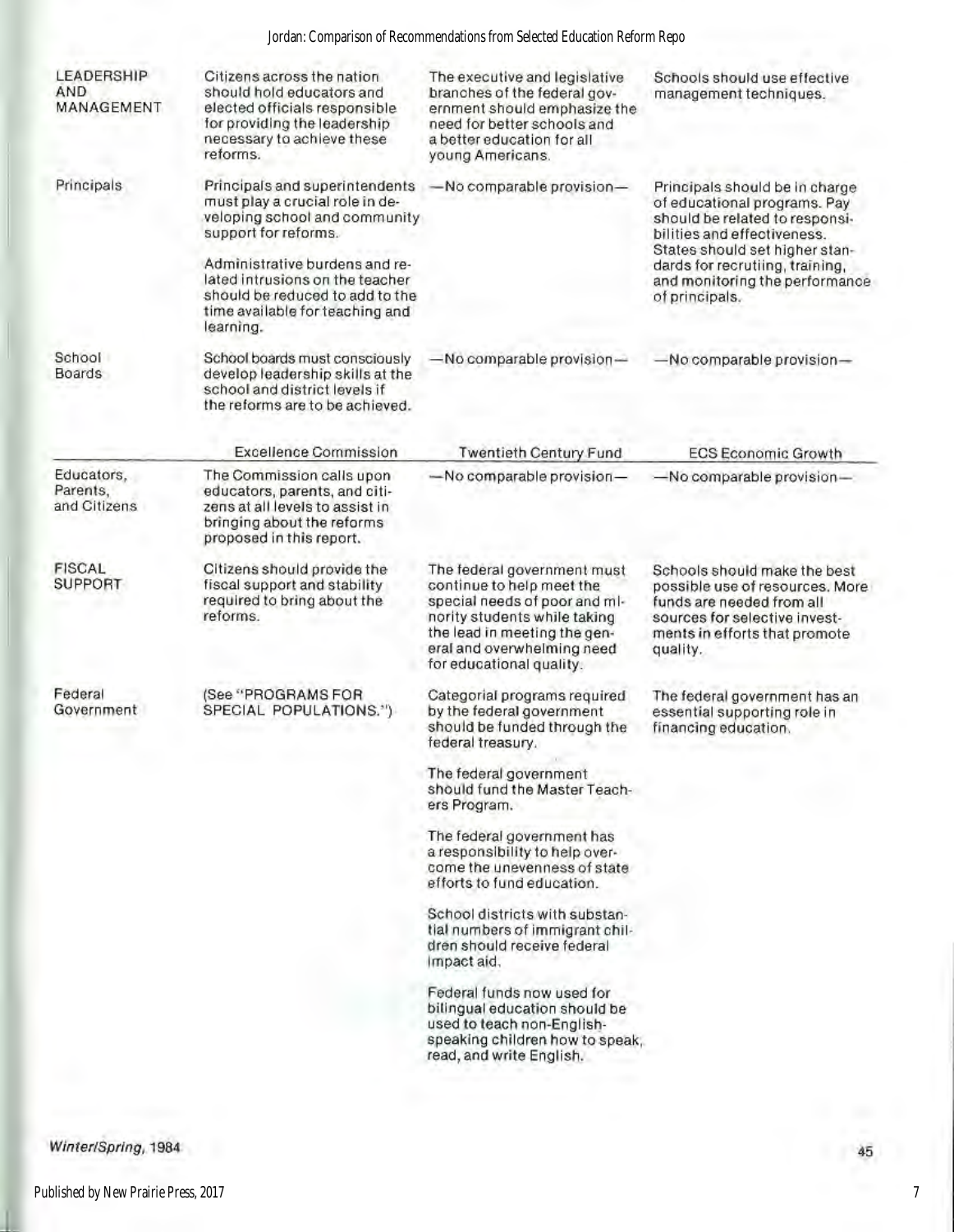|                                                   | <b>Excellence Commission</b>                                                                                                                                                                                                                                                                                                                                                                                                                                                                                                                                                                                                                                                                                                                                                                                                   | <b>Twentieth Century Fund</b>                                                                                                                                                                                                                                                                                                                                                                                                                                                                                                                                                                                                                                                                                                                                                                                  | <b>ECS Economic Growth</b>                                                                                                                                                                                                                                                                                                        |
|---------------------------------------------------|--------------------------------------------------------------------------------------------------------------------------------------------------------------------------------------------------------------------------------------------------------------------------------------------------------------------------------------------------------------------------------------------------------------------------------------------------------------------------------------------------------------------------------------------------------------------------------------------------------------------------------------------------------------------------------------------------------------------------------------------------------------------------------------------------------------------------------|----------------------------------------------------------------------------------------------------------------------------------------------------------------------------------------------------------------------------------------------------------------------------------------------------------------------------------------------------------------------------------------------------------------------------------------------------------------------------------------------------------------------------------------------------------------------------------------------------------------------------------------------------------------------------------------------------------------------------------------------------------------------------------------------------------------|-----------------------------------------------------------------------------------------------------------------------------------------------------------------------------------------------------------------------------------------------------------------------------------------------------------------------------------|
| States and<br>Localities                          | State and local school offi-<br>cials, including school board<br>members, governors, and leg-<br>islators have the primary re-<br>sponsibility for financing and<br>governing schools, and incor-<br>porating these reforms into<br>educational policies and fiscal<br>planning.                                                                                                                                                                                                                                                                                                                                                                                                                                                                                                                                               | -No comparable provision-                                                                                                                                                                                                                                                                                                                                                                                                                                                                                                                                                                                                                                                                                                                                                                                      | States and localities have the<br>chief responsibility for support-<br>ing the schools and making edu-<br>cational policy. States should<br>continue efforts to secure more<br>equitable distribution of educa-<br>tional resources. More human,<br>financial, and institutional<br>resources should be invested in<br>education. |
| FEDERAL<br>ROLE                                   | The federal government's role<br>includes several functions of<br>national consequence that<br>states and localities are un-<br>likely to be able to meet:<br>protecting the constitutional<br>and civil rights of students<br>and personnel; collecting data,<br>statistics, and general infor-<br>mation about education; sup-<br>porting teacher training in<br>these areas of shortage or<br>key national needs; and pro-<br>viding student financial as-<br>sistance and research and<br>graduate training. Assistance<br>should be provided with a mini-<br>mum of administrative burden<br>and intrusiveness.<br>The federal government has<br>the primary responsibility to<br>identify the national interest<br>in education and also to<br>help fund and support efforts<br>to protect and promote that<br>interest. | The executive and legislative<br>branches of the federal govern-<br>ment are called upon to empha-<br>size the need for better schools.<br>and a better education for<br>young Americans.<br>The federal government should<br>promote and support proficiency<br>in English for all children in<br>the public schools, but<br>especially for those who do not<br>speak English, or have only a<br>limited command of English.<br>Federal attention and assistance<br>should go to economically de-<br>pressed localities with con-<br>centrations of immigrant and/or<br>impoverished groups as well as<br>those that already are making<br>strong efforts to improve their<br>educational performance. The<br>federal government should em-<br>phasize programs to develop<br>basic scientific literacy among | (See "Federal Government" un-<br>der "FISCAL SUPPORT" above.)                                                                                                                                                                                                                                                                     |
|                                                   | <b>Excellence Commission</b>                                                                                                                                                                                                                                                                                                                                                                                                                                                                                                                                                                                                                                                                                                                                                                                                   | <b>Twentieth Century Fund</b>                                                                                                                                                                                                                                                                                                                                                                                                                                                                                                                                                                                                                                                                                                                                                                                  | <b>ECS Economic Growth</b>                                                                                                                                                                                                                                                                                                        |
| FEDERAL<br>ROLE<br>$\langle \text{cont.} \rangle$ |                                                                                                                                                                                                                                                                                                                                                                                                                                                                                                                                                                                                                                                                                                                                                                                                                                | all citizens and programs<br>to provide advanced training<br>in mathematics and science<br>for secondary school stu-<br>dents.                                                                                                                                                                                                                                                                                                                                                                                                                                                                                                                                                                                                                                                                                 |                                                                                                                                                                                                                                                                                                                                   |
|                                                   |                                                                                                                                                                                                                                                                                                                                                                                                                                                                                                                                                                                                                                                                                                                                                                                                                                |                                                                                                                                                                                                                                                                                                                                                                                                                                                                                                                                                                                                                                                                                                                                                                                                                |                                                                                                                                                                                                                                                                                                                                   |

Federal Research Efforts

46

(See "FEDERAL ROLE" above.)

(Also, see "TEACHERS" above.)

Federal support should be provided for specific re· search activities such as basic data, educational performance, evaluation of federal education programs, and fundamental research into learning processes.

-No comparable provision-

https://newprairiepress.org/edconsiderations/vol11/iss1/15 DOI: 10.4148/0146-9282.1760

Educational Considerations